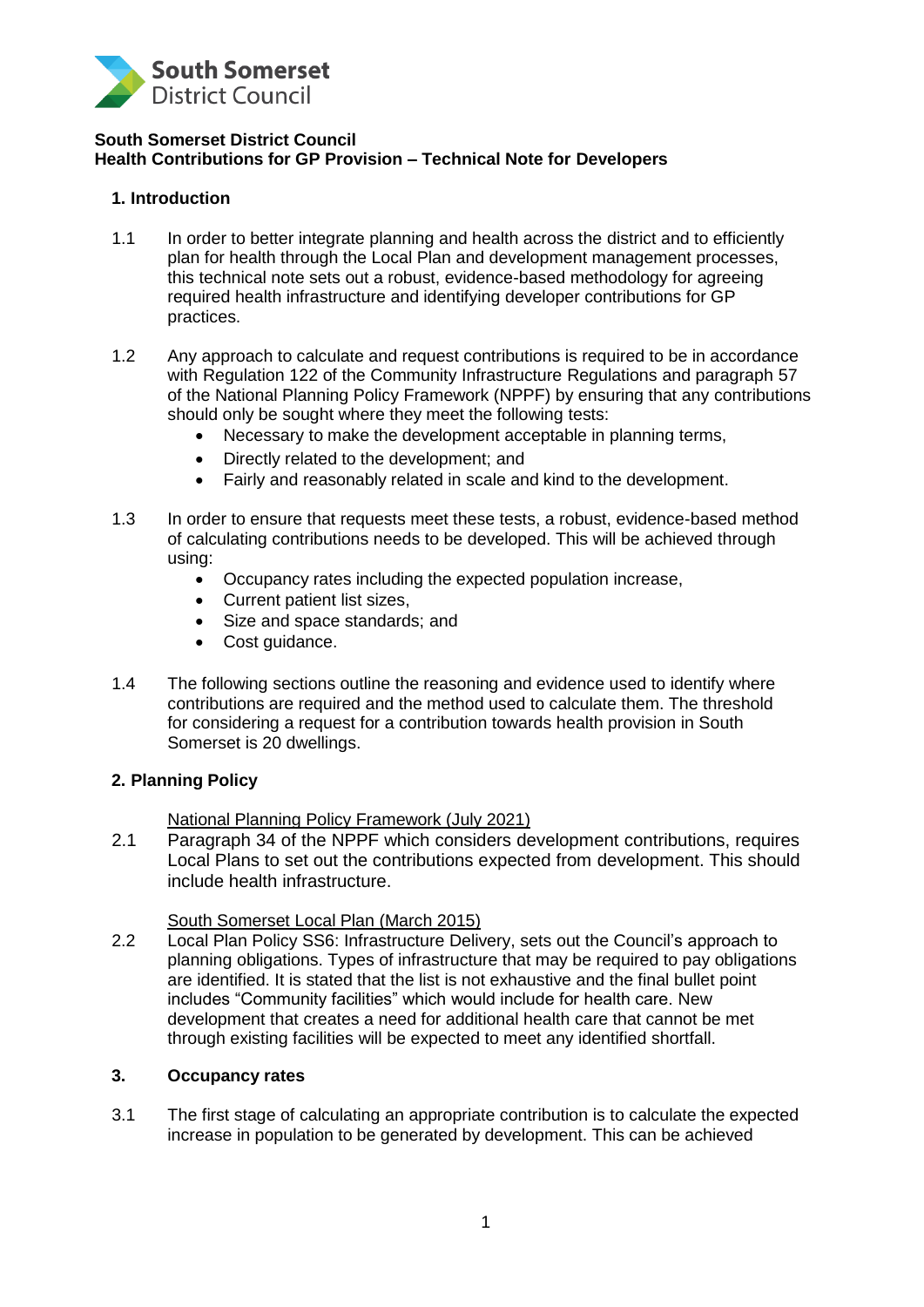

through using average occupancy rates taken from the ONS Household Projections data<sup>1</sup>.

3.2 The most recent occupancy rates available (2018) for South Somerset as a whole and for reference the County are outlined Table 1.

## **Table 1: Average occupancy rates (persons per household) across Somerset (ONS Household Projections)**

|                | <b>Average Occupancy Rate</b> |
|----------------|-------------------------------|
| Somerset       | 2.25                          |
| South Somerset | つつに<br>ے .ے                   |

#### **4. Current Patient List Sizes**

- 4.1 NHS England and the Clinical Commissioning Groups hold data on the locations of catchments and the capacity of and current patient list sizes of GP surgeries within these catchments across the county. At the point of consultation with healthcare providers during the planning process, healthcare providers will be able to provide the surgery capacity and patient list sizes for the catchment(s) within which proposed development is located.
- 4.2 Contributions will be sought only where the population generated by the development, or the allocation of which the development is part, is unable to be accommodated within the existing surgery capacities.

#### **5. Size and Space Standards**

- 5.1 NHS England use widely accepted 'size and space standards' which set out the appropriate size of GP premises ( $m^2$  Gross Internal Area) in relation to the number of patients to be accommodated at the premises. These standards are given in Table 2. The table also shows the corresponding Gross Internal Area per patient (in  $m^2$ ).
- 5.2 Although existing GP surgeries may not comply with the space standards set out, the evidence based standards are used within this methodology to determine the Gross Internal Area (dependent on the number of existing patients and the number of patients to be generated) to which developments will be required to contribute.

| , apic =, , ,, , , c, c, e, a, , a c, c, c, c, c, ., au . ac |  |        |                            |                        |  |  |
|--------------------------------------------------------------|--|--------|----------------------------|------------------------|--|--|
| No. of patients                                              |  |        | <b>Gross Internal Area</b> | <b>GIA per patient</b> |  |  |
|                                                              |  |        | (GIA)                      |                        |  |  |
| 0                                                            |  | 2000   | 199m <sup>2</sup>          | 0.1m <sup>2</sup>      |  |  |
| 2001                                                         |  | 4000   | 333m <sup>2</sup>          | 0.08m <sup>2</sup>     |  |  |
| 4001                                                         |  | 6000   | 500m <sup>2</sup>          | 0.08m <sup>2</sup>     |  |  |
| 6001                                                         |  | 8000   | 667m <sup>2</sup>          | 0.08m <sup>2</sup>     |  |  |
| 8001                                                         |  | 10,000 | 833m <sup>2</sup>          | 0.08m <sup>2</sup>     |  |  |
| 10,001                                                       |  | 12,000 | $916m^2$                   | 0.08m <sup>2</sup>     |  |  |
| 12,001                                                       |  | 14,000 | 1000m <sup>2</sup>         | 0.07m <sup>2</sup>     |  |  |
| 14,001                                                       |  | 16,000 | $1083m^2$                  | 0.07m <sup>2</sup>     |  |  |
| 16,001                                                       |  | 18,000 | $1167m^2$                  | 0.06m <sup>2</sup>     |  |  |
| 18,001                                                       |  | 20,000 | $1250m^2$                  | 0.06m <sup>2</sup>     |  |  |

### **Table 2: NHS size and space standards**

<sup>&</sup>lt;sup>1</sup> Household [projections](https://www.ons.gov.uk/peoplepopulationandcommunity/populationandmigration/populationprojections/datasets/householdprojectionsforengland) for England - Office for National Statistics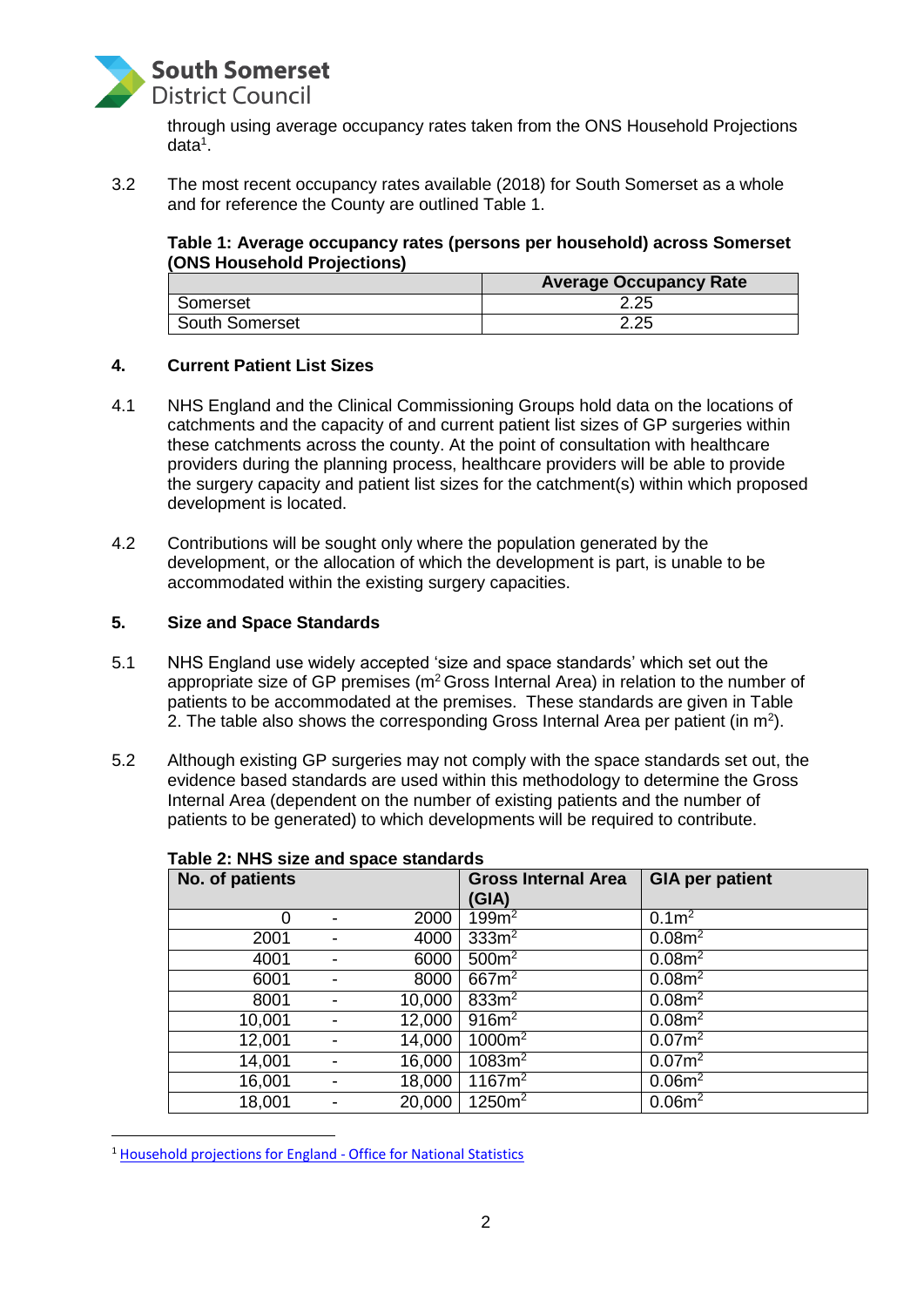

## **6. Cost Guidance**

- 6.1 A Healthcare Premises Cost Guide (HPCG) published by the Department of Health (2010) <sup>2</sup> provides a cost per square metre for building and engineering services for different healthcare departments based on real, built schemes based on overall gross internal area.
- 6.2 Table 3 below identifies the 2010 HPCG costs per m<sup>2</sup> for 'Facilities for primary and community care services' (as covered by Health Building Note 11-01). Costs are based on new-build, two-storey premises operating independently on a greenfield site.

|                              | 2010 HPCG (based on MIPS index of 480) per m <sup>2</sup> |                    |                 |                |  |
|------------------------------|-----------------------------------------------------------|--------------------|-----------------|----------------|--|
| <b>Type</b>                  | <b>Public</b>                                             | <b>Staff Space</b> | <b>Clinical</b> | <b>Overall</b> |  |
|                              | <b>Space</b>                                              | <b>Space</b>       |                 | <b>Space</b>   |  |
| <b>Primary Care*</b>         | £2,060                                                    | £1,820             | £2,160          | £2,040         |  |
| <b>Extended Primary Care</b> | £1,870                                                    | £1,650             | £2,210          | £1,990         |  |
| <b>Community Hospital</b>    | £1,840                                                    | £1,620             | £2,440          | £2,200         |  |

## **Table 3: Healthcare Premises Costs**

\*Including GP Surgeries

- 6.3 The figures given are based on a Median Index of Public Sector (MIPS) of 480. The MIPS index upon which these figures are reported is no longer published. In lieu of this, it is recommended by the Department for Business Innovation and Skills (now the Department for Business, Energy and Industrial Strategy) that the PUBSEC index should be used as an alternative. Using a conversion factor of 2.778, MIPS 480 is equivalent to PUBSEC 173.
- 6.4 The BCIS 'National Health Service Capital Planning Newsletter' published in March 2021 shows that the current PUBSEC reporting level of 250 was agreed by the Department of Health from April 2019 which is a 44.5% increase from the 2010 index. Figures adjusted from the HPCG 2010 figures are presented in Table 4.

|                              | Adjusted HPCG (based on a PUBSEC index of 250) per m <sup>2</sup> |                    |                 |                |  |
|------------------------------|-------------------------------------------------------------------|--------------------|-----------------|----------------|--|
| <b>Type</b>                  | <b>Public</b>                                                     | <b>Staff Space</b> | <b>Clinical</b> | <b>Overall</b> |  |
|                              | <b>Space</b>                                                      |                    | <b>Space</b>    | <b>Space</b>   |  |
| <b>Primary Care*</b>         | £2,977                                                            | £2,643             | £3,121          | £3,207         |  |
| <b>Extended Primary Care</b> | £2,702                                                            | £2,384             | £3,193          | £2,876         |  |
| <b>Community Hospital</b>    | £2,659                                                            | £2,341             | £3,536          | £3,179         |  |

#### **Table 4: Adjusted Healthcare Premises Costs**

\*Including GP Surgeries

6.5 GP surgeries are included within the HPCG under the 'Primary Care' category. Although the HPCG identifies between different types of specific spaces (i.e. public, staff and clinical), it is unlikely that, at the time of requesting contributions, any detail will be known as to how the space required would need to be split between these types. Therefore, it is considered most appropriate for calculations to be based upon the 'Overall Space' cost as highlighted in orange.

<sup>&</sup>lt;sup>2</sup> [https://www.gov.uk/government/uploads/system/uploads/attachment\\_data/file/144106/Healthcare\\_premises\\_cost\\_guides.pdf](https://www.gov.uk/government/uploads/system/uploads/attachment_data/file/144106/Healthcare_premises_cost_guides.pdf)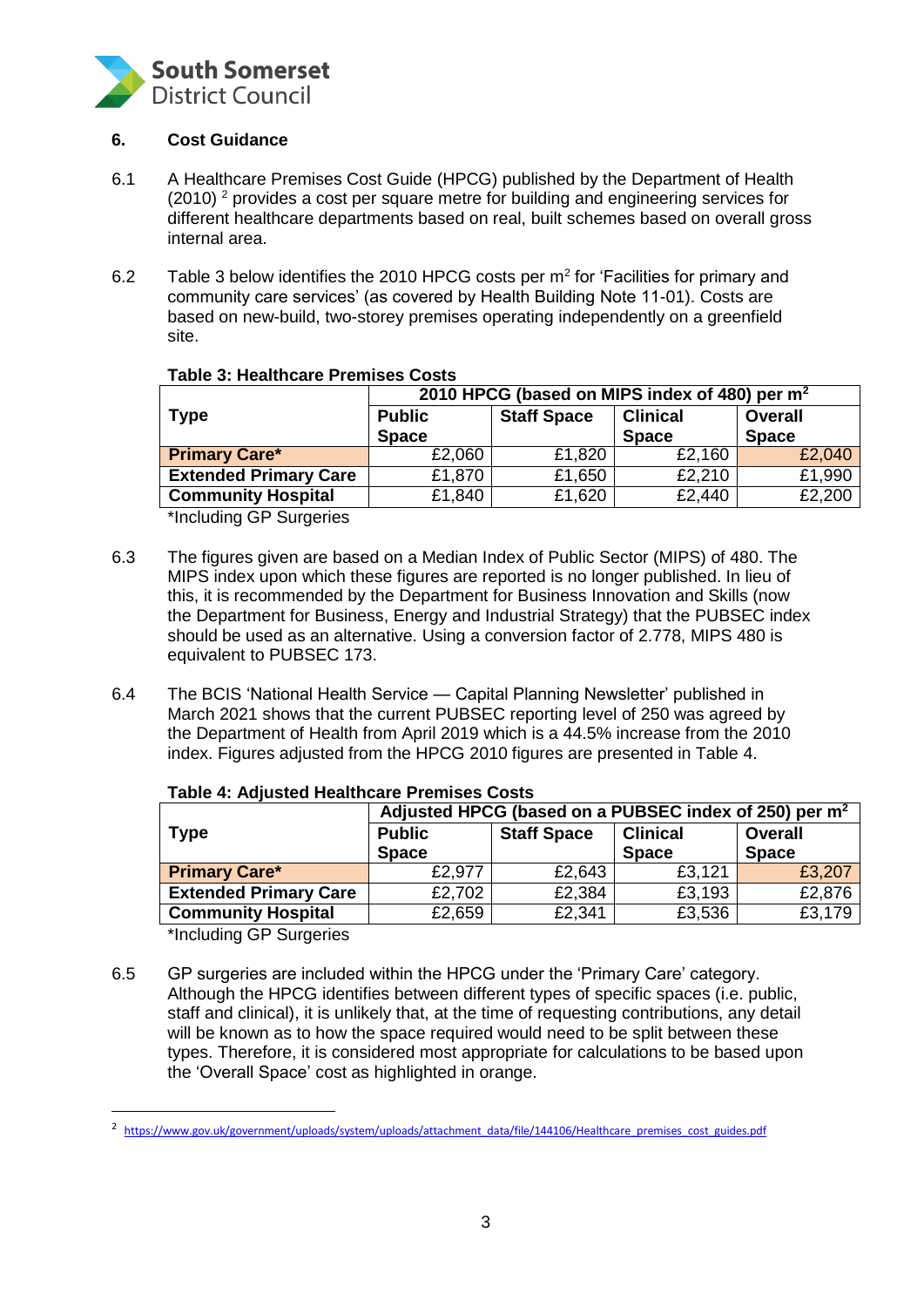

# **7. Methodology for Calculating Contributions**

- 7.1 As previously discussed, contributions will be calculated using occupancy rates, current patient list sizes, size and space standards and cost guidance using the following methodology. Table 5 demonstrates the methodology using a simple worked example. Variances in this methodology will be under different circumstances (see 7.6 onwards).
- 7.2 In order to determine the expected increase in population to be generated by a development, the number of dwellings proposed should be multiplied by the average occupancy rate identified in Table 1. Affordable housing is not included in the calculation.
- 7.3 Once the expected population increase has been identified, this should be added to the relevant current GP patient list to give an overall expected patient size list. If the expected patient list size is within the existing capacity of the relevant surgery, then a contribution is not required. In cases where an application forms part of a wider allocation, existing capacity will be shared proportionately, and contributions sought to reflect this. Similarly, if a development is located within the catchments of more than one surgery, the patient list sizes will be considered as a whole, and contributions shared proportionately.
- 7.4 Using the expected patient size list, the appropriate space requirement per new patient can be identified from Table 2. The space requirement per new patient can then be multiplied by the expected population increase to give the total space (m2) required.
- 7.5 The total space  $(m_2)$  required can then be multiplied by the premises cost identified from Table 4 to give the final contribution calculation.

## **Table 5: Worked Example**

**Example: Residential development of 33 dwellings (excluding affordable housing) within the catchment of a surgery which has a total capacity for 3,363 patients and a current patient list sizeof 6,545. The surgery is already over capacity by 3,183 patients (at 197% of capacity).**

- 1. Calculate the increased population from this development  $= 74$ 
	- No of dwellings x Average occupancy rate = population increase
	- $\bullet$  33 x 2.25 = 74
- 2.Calculate the new GP List size = 6,619 which is over capacity by 3,256
	- Current GP patient list + Population increase = Expected patient list size
	- $6,545 + 74 = 6,619$  (3,256 over capacity)
	- If expected patient list size is within the existing capacity, a contribution is not required, otherwise continue to step 3
- 3. Calculate the additional GP space required to support this development =  $5.92m<sup>2</sup>$ 
	- The expected  $m^2$  per patient, for this size practice = 0.08m<sup>2</sup>
	- Population increase x space requirement per patient = total space  $(m^2)$ required
	- $74 \times 0.08 = 5.92 \text{m}^2$
- 4. Calculate the total contribution required =  $£18,985$ 
	- Total space  $(m^2)$  required x premises cost = financial contribution calculation
	- $5.92m^2 \times £3,207 = £18,985$  (£575 per dwelling)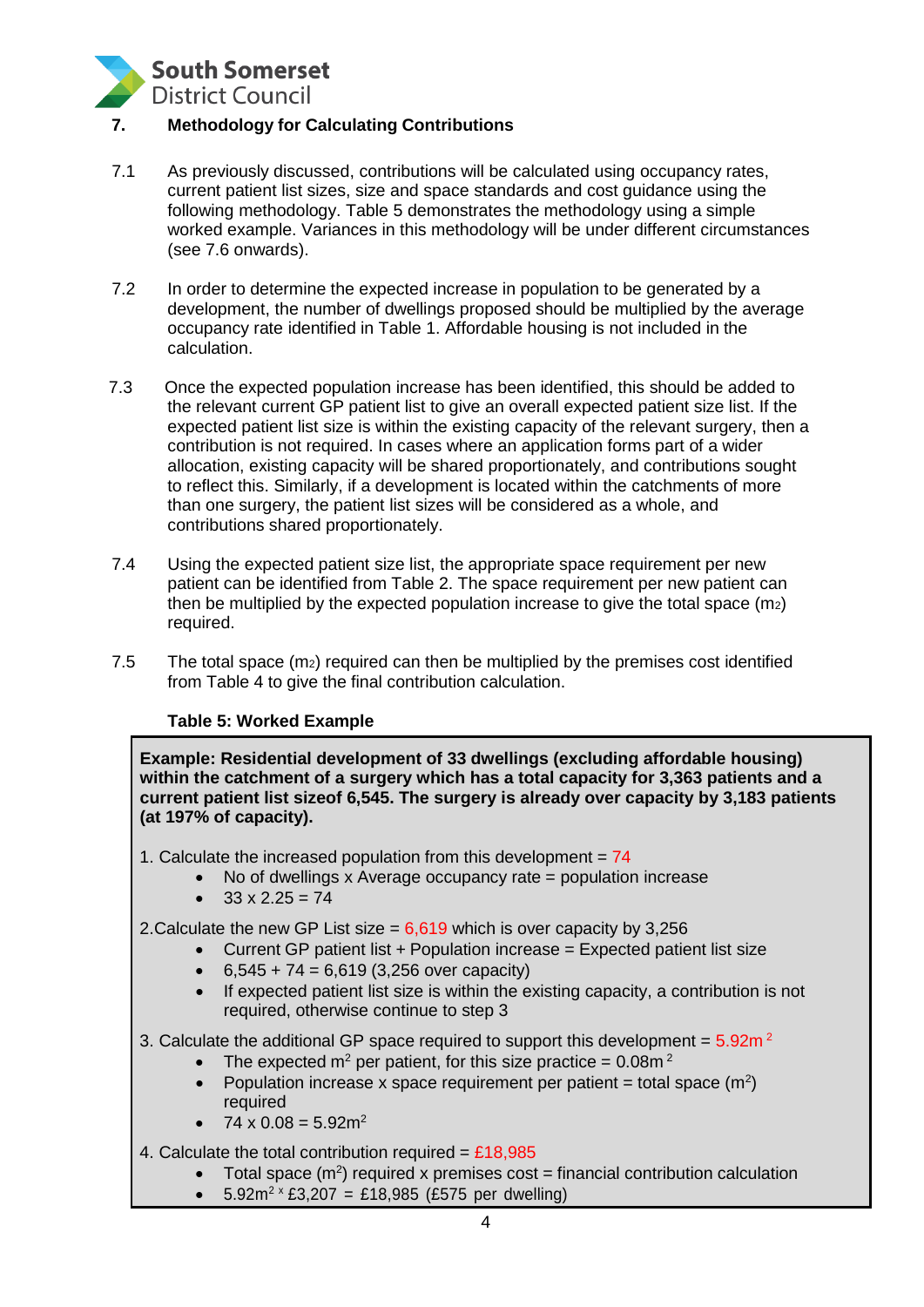

- 7.6 When assessing the appropriate contribution from each planning application, any current spare capacity in relevant GP provision within the locality will be considered. In the case of a single standalone application for development, where there is sufficient spare GP capacity at the relevant surgery to accommodate the arising population increase, a contribution will not be sought.
- 7.7 In more complex cases where an allocation is likely to come forward in multiple applications across a period of time, or where multiple allocations are located within a single catchment, spare capacity (frozen at the point of receipt of the first application for the relevant allocation(s)) will be shared proportionately between applications to reflect the number of additional dwellings within each application or across each allocation.
- 7.8 For example, if an allocation were to come forward over three separate applications for equal numbers of dwellings, each application would receive one third of the existing spare capacity upon receipt of the first application. Each developer would be expected to pay contributions for any additional patients generated above this irrespective of the order or timings of the applications. Capacity will be considered accounted for upon receipt of an application (or, in the case of multiple consents making up an allocation, receipt of the first application) see Table 6.

## **Table 6: Worked Example**

**Example: Residential development of 500 as part of an overall allocation for 1,500 (excluding affordable housing). The existing surgery has a total capacity for 5,000 patients and a current patient listsize of 4,400. The surgery has spare capacity for 600 patients.**

The allocation is expected to be covered by 2 applications: one for 1000 dwellings and one for 500 dwellings).

- 1. Calculate the increased population from this development =
	- No of dwellings x Average occupancy rate = population increase
	- $1000 \times 2.25 = 2.250$
	- $\bullet$  500 x 2.25 = 1,125
	- $\bullet$  Total = 3,375

2.Calculate the new GP List size =

 $\bullet$  4,400 + 3,375 = 7,775 (2,775 over capacity)

3. Share the existing spare capacity (frozen at the point of receipt of the first application for the allocation) proportionately between applications:

- $\bullet$  Spare capacity = 600 patients
- $\bullet$  1000 dwellings = 2/3 of allocation = 2/3 of spare capacity = 400 patients
- 500 dwellings =  $1/3$  allocation =  $1/3$  of spare capacity = 200 patients

4. Deduct the proportion of spare capacity from the population increase for each application:

- $2.250 400 = 1.850$
- $\bullet$  1,125 200 = 925
- 5. Calculate the additional GP space required to support each application:
	- The expected  $m^2$  per patient, for this size practice = 0.08m<sup>2</sup>
	- $1.850 \times 0.08 = 148$ m<sup>2</sup>
	- $925 \times 0.08 = 74$  m<sup>2</sup>